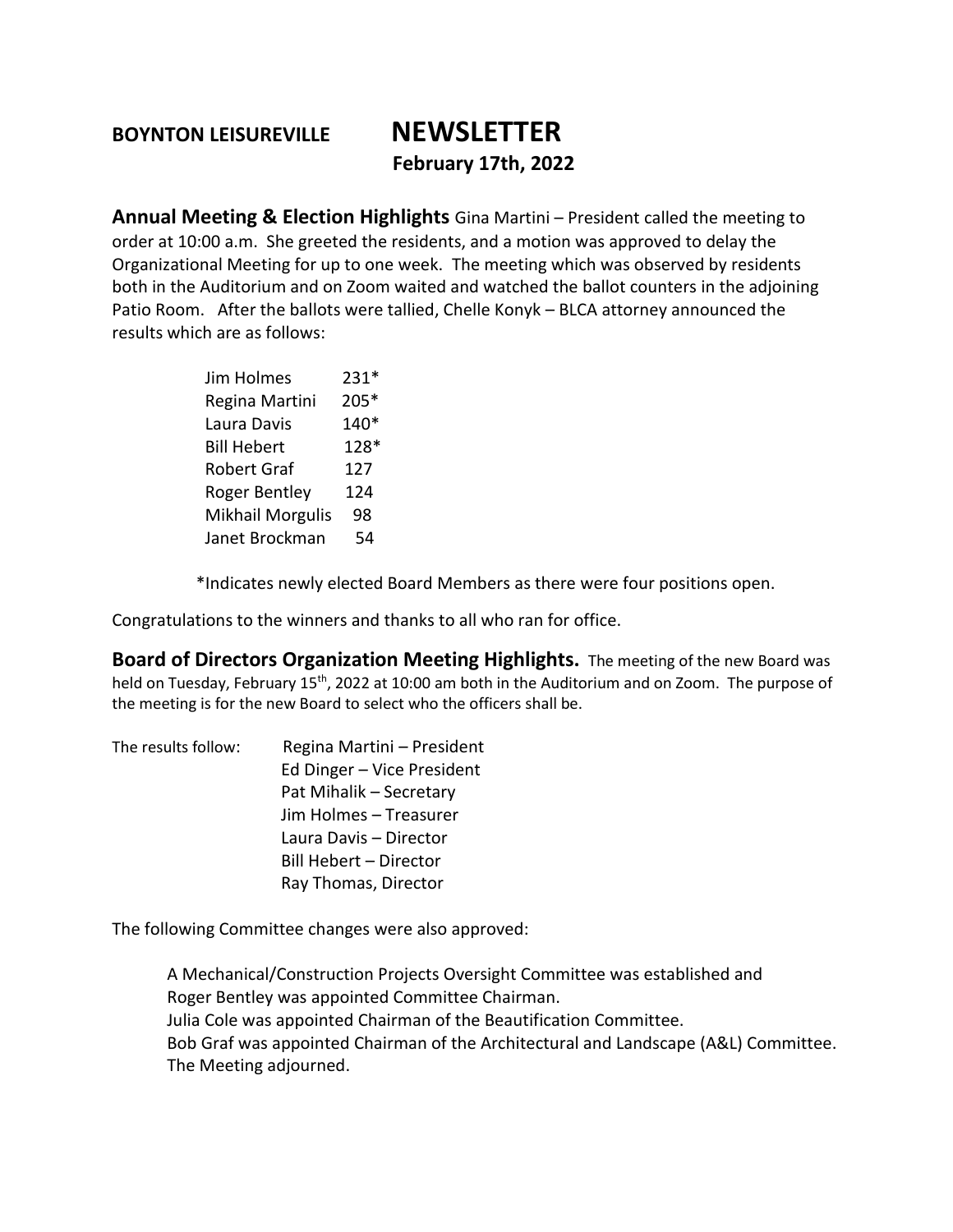**Entertainment Committee** Thank you to all who attended our Hot Rod Live show and now another sell-out - The Eric Kearns Voices if Legends Show. The Entertainment Committee's Mardi Gras party for March 5th has also sold out. Our next event will be Kentucky Derby on May 7th and the flyer will be posted by April 1st and tickets will be on sale with the posting of the April 1st Leisureville Post. **– Irene Bobrowsky**

**Theatre Guild** Folks have been saying how excited they are for "the tradition" of the annual spring show to finally return. Tickets are on sale at the clubhouse "now" in the lobby at the normal times – Tuesdays and Thursdays, 9:00-1100am. Also, our ticket chairman, Annmarie Campagna, - 1-914-907-7308. Tickets are available "now" – anyone who had previously purchased tickets (before Covid) may exchange them for the new current tickets. Thanx to you all for your loyal support of the Theatre Guild. **– Fred Yawitz**

**C.O.P.** Volunteers are needed to fill the many open time slots. Many of our volunteers did not return to do patrols due to the Covid virus, retired, or re-located.

Cop patrols will resume on March 1, 2022. The cop meetings will resume in October 2022. Some safety tips:

 Keep your porch lights on, even better, install sensor motion lights. Lights are the biggest deterrent to keep "bad" guys at bay.

Keep your garage doors closed at night

Keep your shrubs and hedges trimmed. A "bad" guy could be lurking in them.

Keep your window coverings closed at night, "bad" guys can look right into your home.

If you must leave your car on the driveway, keep it locked with no valuables in it.

Secure all locks on your home before bedtime **- Capt. Theresa Kubiak at 561-369-0747**.

**Book Club** Will meet on Tuesday, February 22nd at 2:00 pm in the Clubhouse. **– Cathy Werkle**

**Finance Committee** needs volunteers. Please see the last edition of the Post for details. **-Laura Davis.**

**C.E.R.T.** Our current program utilizes Community Emergency Response Team (CERT) study and practice training materials and videos. Meetings are scheduled for: 3//17/22, 4/21/22, 5/19/22 Thursday, 1PM, Conference room.

**1.** Are your fire extinguishers operational and smoke alarms tested? For more information call; **- John Konkola 561-739-5140**